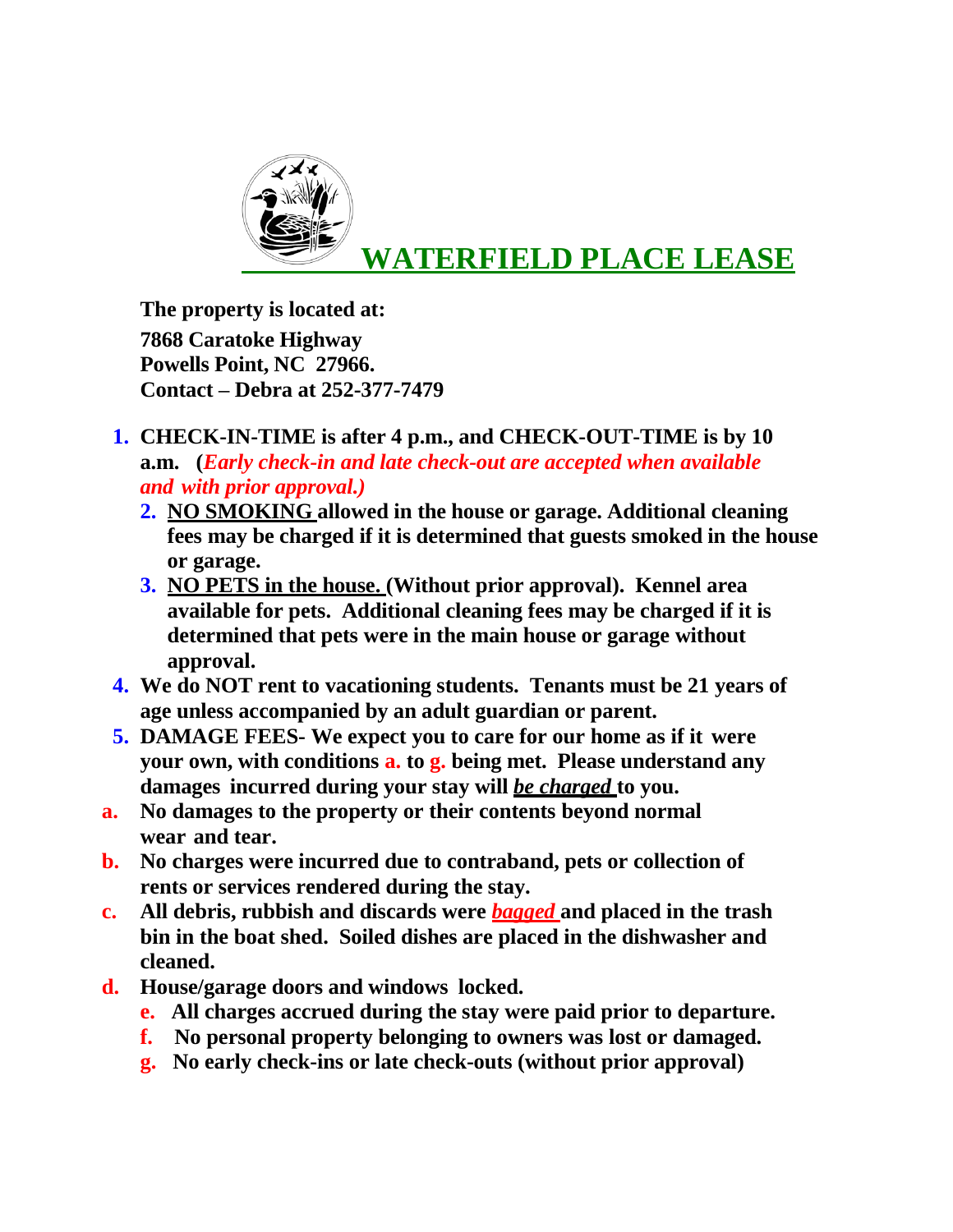- **6. PAYMENT – The BALANCE OF RENT is due 30 days before your arrival. Short term rentals require the FULL amount of rent, and all other fees when making your reservations.**
- **7. CANCELLATIONS – At least a thirty (30) day notice is required for cancellation in order to receive a full refund. A \$25 fee is charged for cancellations when credit cards have been used for payment.**
- **8. MAXIMUM OCCUPANCY- The maximum occupancy for our home is 8. If parties arrive with more than the maximum, each extra guest will be charged \$50 per person per night. The reservation may also be canceled without refund if the number of guests is determined excessive.**
- **9. THIS PROPERTY REQUIRES A TWO (2) NIGHT MINIMUM STAY DURING THE REGULAR SEASON. A MINIMUM STAY OF THREE (3) NIGHTS IS REQUIRED DURING PEAK SEASON DATES.**

## **10. NO DAILY MAID SERVICE**

- **11. RATE CHANGES** *– Rates may change without notice.* **(Until reservation has been booked)**
- **12. FALSIFIED RESERVATIONS – Any reservation obtained under false pretense will be subject to forfeiture of advance payment, deposit and/or rental money, and the party will not be permitted to check in. No refunds will be given for storms or weather conditions. We do not refund due to road conditions.**
- **13. WATERFIELD PLACE is privately owned. The owners are NOT responsible for any accidents, injuries, illness or death that occurs while on the premises. The owners are NOT responsible for the loss of personal belongings or valuables of the guests, nor are we responsible to return any** *left behind* **items. By accepting this reservation, it is agreed that all guests are expressly assuming the risk of any harm arising from their use of the premises or others whom they invite to use the premises.**
- **14. FIREPIT: There is an outdoor fire-pit for which we provide firewood. Feel free to burn any deadfall or branches on the ground, but DO NOT cut or damage any live trees or you will be charged.**